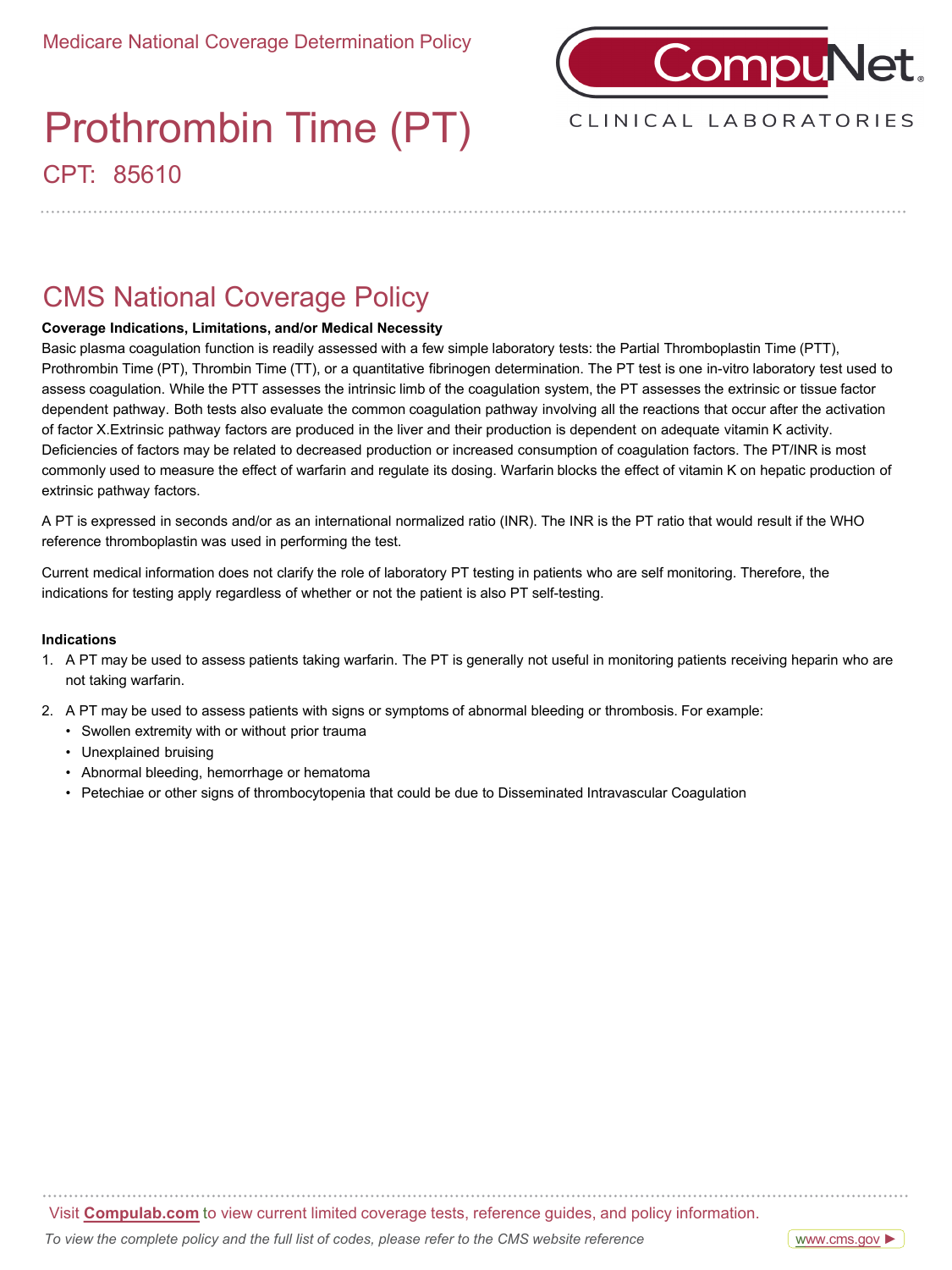

# CPT: 85610 Prothrombin Time (PT)

#### **CMS National Coverage Policy (continued)**

- 3. A PT may be useful in evaluating patients who have a history of a condition known to be associated with the risk of bleeding or thrombosis that is related to the extrinsic coagulation pathway. Such abnormalities may be genetic or acquired. For example:
	- Dysfibrinogenemia
	- Afibrinogenemia (complete)
	- Acute or chronic liver dysfunction or failure, including Wilson's disease and Hemochromatosis
	- Disseminated intravascular coagulation (DIC)
	- Congenital and acquired deficiencies of factors II, V, VII, X
	- Vitamin K deficiency
	- Lupus erythematosus
	- Hypercoagulable state
	- Paraproteinemia
	- Lymphoma
	- Amyloidosis
	- Acute and chronic leukemias
	- Plasma cell dyscrasia
	- HIV infection
	- Malignant neoplasms
	- Hemorrhagic fever
	- Salicylate poisoning
	- Obstructive jaundice
	- Intestinal fistula
	- Malabsorption syndrome
	- Colitis
	- Chronic diarrhea
	- Presence of peripheral venous or arterial thrombosis or pulmonary emboli or myocardial infarction
	- Patients with bleeding or clotting tendencies
	- Organ transplantation
	- Presence of circulating coagulation inhibitors
- 4. A PT may be used to assess the risk of hemorrhage or thrombosis in patients who are going to have a medical intervention known to be associated with increased risk of bleeding or thrombosis. For example:
	- Evaluation prior to invasive procedures or operations of patients with personal history of bleeding or a condition
	- associated with coagulopathy.
	- Prior to the use of thrombolytic medication

#### **Limitations**

•

- 1. When an ESRD patient is tested for PT, testing more frequently than weekly requires documentation of medical necessity, e.g., other than chronic renal failure or renal failure unspecified.
- 2. The need to repeat this test is determined by changes in the underlying medical condition and/or the dosing of warfarin. In a patient on stable warfarin therapy, it is ordinarily not necessary to repeat testing more than every two to three weeks. When testing is performed to evaluate a patient with signs or symptoms of abnormal bleeding or thrombosis and the initial test result is normal, it is ordinarily not necessary to repeat testing unless there is a change in the patient's medical status.
- 3. Since the INR is a calculation, it will not be paid in addition to the PT when expressed in seconds, and is considered part of the conventional PT test.
- 4. Testing prior to any medical intervention associated with a risk of bleeding and thrombosis (other than thrombolytic therapy) will generally be considered medically necessary only where there are signs or symptoms of a bleeding or thrombotic abnormality or a personal history of bleeding, thrombosis or a condition associated with a coagulopathy. Hospital/clinic-specific policies, protocols, etc., in and of themselves, cannot alone justify coverage.

Visit **Compunetlab.com** to view current limited coverage tests, reference guides, and policy information.

*To view the complete policy and the full list of codes, please refer to the CMS website reference*

[www.cms.gov](https://www.questdiagnostics.com/dms/Documents/mlcp/National-Guides/2019300-ICD-10-NCD-Manual-20190509-508/2020300_ICD_10_NCD_Manual_20200407_508.pdf) ►